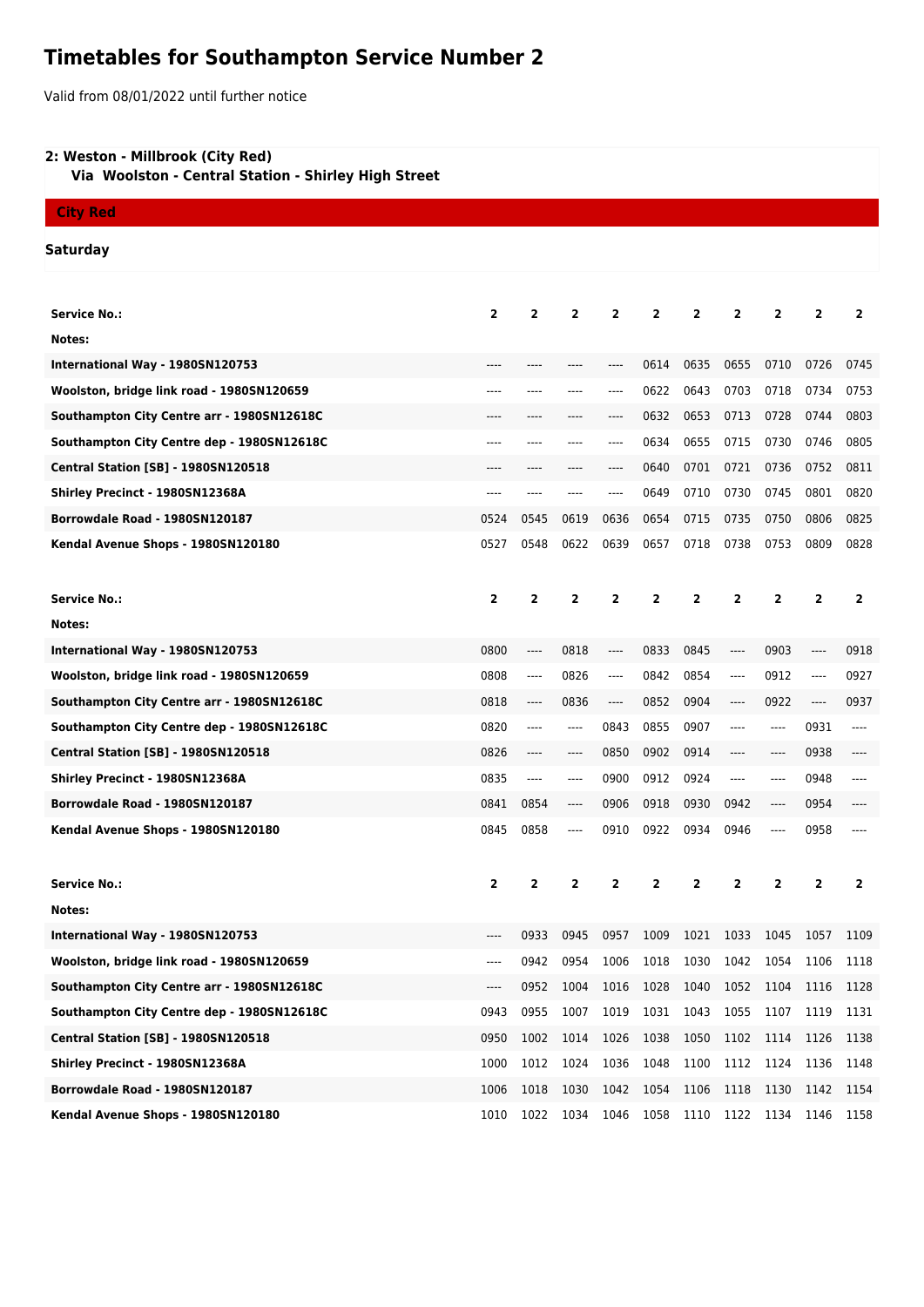| <b>Service No.:</b>                        | $\overline{2}$          | $\overline{2}$ | 2              | 2    | 2         | 2              | 2                       | 2              | 2              | 2              |
|--------------------------------------------|-------------------------|----------------|----------------|------|-----------|----------------|-------------------------|----------------|----------------|----------------|
| Notes:                                     |                         |                |                |      |           |                |                         |                |                |                |
| International Way - 1980SN120753           | 1121                    | 1133           | 1145           | 1157 | 1209      | 1221           | 1233                    | 1245           | 1257           | 1309           |
| Woolston, bridge link road - 1980SN120659  | 1130                    | 1142           | 1154           | 1206 | 1218      | 1230           | 1242                    | 1254           | 1306           | 1318           |
| Southampton City Centre arr - 1980SN12618C | 1140                    | 1152           | 1204           | 1216 | 1228      | 1240           | 1252                    | 1304           | 1316           | 1328           |
| Southampton City Centre dep - 1980SN12618C | 1143                    | 1155           | 1207           | 1219 | 1231      | 1243           | 1255                    | 1307           | 1319           | 1331           |
| <b>Central Station [SB] - 1980SN120518</b> | 1150                    | 1202           | 1214           | 1226 | 1238      | 1250           | 1302                    | 1314           | 1326           | 1338           |
| Shirley Precinct - 1980SN12368A            | 1200                    | 1212           | 1224           | 1236 | 1248      | 1300           | 1312                    | 1324           | 1336           | 1348           |
| Borrowdale Road - 1980SN120187             | 1206                    | 1218           | 1230           | 1242 | 1254      | 1306           | 1318                    | 1330           | 1342           | 1354           |
| Kendal Avenue Shops - 1980SN120180         | 1210                    | 1222           | 1234           | 1246 | 1258      | 1310           | 1322                    | 1334           | 1346           | 1358           |
|                                            |                         |                |                |      |           |                |                         |                |                |                |
| <b>Service No.:</b>                        | $\overline{\mathbf{2}}$ | $\mathbf{2}$   | $\mathbf{2}$   | 2    | 2         | 2              | 2                       | 2              | 2              | 2              |
| Notes:                                     |                         |                |                |      |           |                |                         |                |                |                |
| International Way - 1980SN120753           | 1321                    | 1333           | 1345           | 1357 | 1409      | 1421           | 1433                    | 1445           | 1457           | 1509           |
| Woolston, bridge link road - 1980SN120659  | 1330                    | 1342           | 1354           | 1406 | 1418      | 1430           | 1442                    | 1454           | 1506           | 1518           |
| Southampton City Centre arr - 1980SN12618C | 1340                    | 1352           | 1404           | 1416 | 1428      | 1440           | 1452                    | 1504           | 1516           | 1528           |
| Southampton City Centre dep - 1980SN12618C | 1343                    | 1355           | 1407           | 1419 | 1431      | 1443           | 1455                    | 1507           | 1519           | 1531           |
| <b>Central Station [SB] - 1980SN120518</b> | 1350                    | 1402           | 1414           | 1426 | 1438      | 1450           | 1502                    | 1514           | 1526           | 1538           |
| Shirley Precinct - 1980SN12368A            | 1400                    | 1412           | 1424           | 1436 | 1448      | 1500           | 1512                    | 1524           | 1536           | 1548           |
| Borrowdale Road - 1980SN120187             | 1406                    | 1418           | 1430           | 1442 | 1454      | 1506           | 1518                    | 1530           | 1542           | 1554           |
| Kendal Avenue Shops - 1980SN120180         | 1410                    | 1422           | 1434           | 1446 | 1458      | 1510           | 1522                    | 1534           | 1546           | 1558           |
|                                            |                         |                |                |      |           |                |                         |                |                |                |
|                                            |                         |                |                |      |           |                |                         |                |                |                |
| <b>Service No.:</b>                        | $\overline{\mathbf{2}}$ | 2              | $\overline{2}$ | 2    | 2         | $\overline{2}$ | $\overline{\mathbf{2}}$ | $\overline{2}$ | $\overline{2}$ | $\overline{2}$ |
| Notes:                                     |                         |                |                |      |           |                |                         |                |                |                |
| International Way - 1980SN120753           | 1521                    | 1533           | 1545           | 1557 | 1609      | 1621           | 1633                    | 1645           | 1657           | 1709           |
| Woolston, bridge link road - 1980SN120659  | 1530                    | 1542           | 1554           | 1606 | 1618      | 1630           | 1642                    | 1654           | 1706           | 1718           |
| Southampton City Centre arr - 1980SN12618C | 1540                    | 1552           | 1604           | 1616 | 1628      | 1640           | 1652                    | 1704           | 1716           | 1728           |
| Southampton City Centre dep - 1980SN12618C | 1543                    | 1555           | 1607           | 1619 | 1631 1643 |                | 1655                    | 1707           | 1719           | 1731           |
| <b>Central Station [SB] - 1980SN120518</b> | 1550                    | 1602           | 1614           | 1626 | 1638      | 1650           | 1702                    | 1714           | 1726           | 1738           |
| Shirley Precinct - 1980SN12368A            | 1600                    | 1612           | 1624           | 1636 | 1648      | 1700           | 1712                    | 1724           | 1736           | 1748           |
| Borrowdale Road - 1980SN120187             | 1606                    | 1618           | 1630           | 1642 | 1654      | 1706           | 1718                    | 1730           | 1742           | 1754           |
| Kendal Avenue Shops - 1980SN120180         | 1610                    | 1622           | 1634           | 1646 | 1658      | 1710           | 1722                    | 1734           | 1746           | 1758           |
|                                            |                         |                |                |      |           |                |                         |                |                |                |
| <b>Service No.:</b>                        | $\mathbf{2}$            | $\mathbf{2}$   | $\overline{2}$ | 2    | 2         | 2              | 2                       | $\overline{2}$ | $\overline{2}$ | $\overline{2}$ |
| Notes:                                     |                         |                |                |      |           |                |                         |                |                |                |
| International Way - 1980SN120753           | 1724                    | 1735           | 1745           | 1757 | 1809      | ----           | 1829                    | 1849           | 1909           | ----           |
| Woolston, bridge link road - 1980SN120659  | 1733                    | 1744           | 1754           | 1806 | 1817      | ----           | 1837                    | 1857           | 1917           | ----           |
| Southampton City Centre arr - 1980SN12618C | 1743                    | 1754           | 1804           | 1816 | 1827      | ----           | 1847                    | 1907           | 1927           | ----           |
| Southampton City Centre dep - 1980SN12618C | 1746                    | 1757           | ----           | 1818 | ----      | 1838           | 1849                    | 1909           | ----           | 1938           |
| <b>Central Station [SB] - 1980SN120518</b> | 1753                    | 1804           | ----           | 1824 | ----      | 1844           | 1855                    | 1915           | ----           | 1944           |
| Shirley Precinct - 1980SN12368A            | 1803                    | 1813           | ----           | 1833 | ----      | 1853           | 1904                    | 1924           | ----           | 1953           |
| Borrowdale Road - 1980SN120187             | 1808                    | 1818           | ----           | 1838 | ----      | 1858           | 1909                    | 1929           | ----           | 1958           |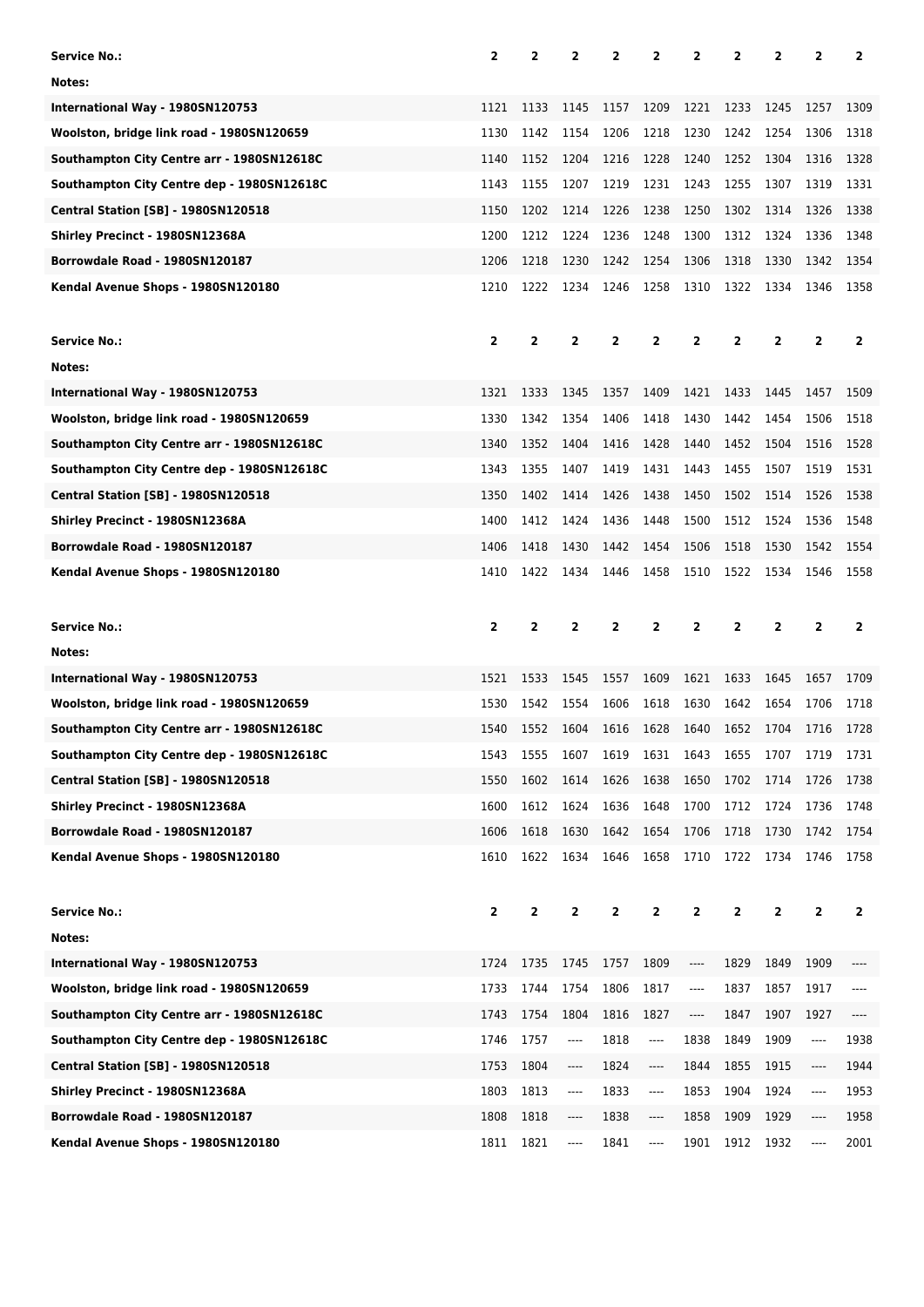| -2                                                           |
|--------------------------------------------------------------|
|                                                              |
|                                                              |
| 2249                                                         |
| 2257                                                         |
| 2307                                                         |
| 2309                                                         |
| 2315                                                         |
| 2324                                                         |
| 2329                                                         |
| 2332                                                         |
| 2219<br>2227<br>2237<br>2239<br>2245<br>2254<br>2259<br>2302 |

#### **2: Millbrook - Weston (City Red)**

 **Via Shirley High Street - Central Station - Woolston**

| <b>City Red</b>                            |                         |                         |                |                |                |                |                         |                |                |                |
|--------------------------------------------|-------------------------|-------------------------|----------------|----------------|----------------|----------------|-------------------------|----------------|----------------|----------------|
| Saturday                                   |                         |                         |                |                |                |                |                         |                |                |                |
|                                            |                         |                         |                |                |                |                |                         |                |                |                |
|                                            |                         |                         |                |                |                |                |                         |                |                |                |
| <b>Service No.:</b>                        | $\overline{2}$          | $\overline{2}$          | $\overline{2}$ | $\overline{2}$ | $\overline{2}$ | $\overline{2}$ | $\overline{2}$          | $\overline{2}$ | $\overline{2}$ | $\overline{2}$ |
| Notes:                                     |                         |                         |                |                |                |                |                         |                |                |                |
| Kendal Avenue Shops - 1980SN120180         | 0528                    | 0549                    | ----           | 0623           | 0639           | 0658           | ----                    | 0720           | $---$          | 0740           |
| Holy Family Church - 1980SN121041          | 0532                    | 0553                    | ----           | 0627           | 0643           | 0702           | ----                    | 0724           | $\cdots$       | 0744           |
| Shirley Precinct - 1980SN120367            | 0536                    | 0557                    | ----           | 0631           | 0647           | 0706           | ----                    | 0728           | $\cdots$       | 0748           |
| Central Station [SD] - 1980SNA09196        | 0544                    | 0605                    | ----           | 0639           | 0655           | 0714           | ----                    | 0736           | $---$          | 0756           |
| Southampton City Centre arr - 1980SN12616C | 0550                    | 0611                    | ----           | 0645           | 0701           | 0720           | ----                    | 0742           | $---$          | 0802           |
| Southampton City Centre dep - 1980SN12616C | 0552                    | 0613                    | ----           | 0647           | 0703           | 0722           | ----                    | ----           | 0755           | ----           |
| Woolston, bridge link road - 1980SN12658A  | 0602                    | 0623                    | ----           | 0657           | 0713           | 0732           | ----                    | ----           | 0805           | ----           |
| <b>Barnfield Road - 1980SN120747</b>       | 0608                    | 0629                    | 0649           | 0703           | 0719           | 0738           | 0754                    | ----           | 0811           | ----           |
| International Way - 1980SN120753           | 0613                    | 0634                    | 0654           | 0708           | 0724           | 0743           | 0759                    | ----           | 0816           |                |
|                                            |                         |                         |                |                |                |                |                         |                |                |                |
| <b>Service No.:</b>                        | $\overline{\mathbf{2}}$ | $\overline{\mathbf{2}}$ | $\overline{2}$ | $\overline{2}$ | $\overline{2}$ | $\overline{2}$ | $\overline{\mathbf{2}}$ | $\overline{2}$ | 2              | $\overline{2}$ |
| Notes:                                     |                         |                         |                |                |                |                |                         |                |                |                |
| Kendal Avenue Shops - 1980SN120180         | $---$                   | 0756                    | 0812           | ----           | 0830           | $---$          | 0848                    | 0900           | 0912           | 0924           |
| Holy Family Church - 1980SN121041          | $---$                   | 0800                    | 0816           | ----           | 0835           | $---$          | 0853                    | 0905           | 0917           | 0929           |
| Shirley Precinct - 1980SN120367            | ----                    | 0804                    | 0820           | ----           | 0841           | $---$          | 0859                    | 0911           | 0923           | 0935           |
| Central Station [SD] - 1980SNA09196        | $---$                   | 0812                    | 0828           | ----           | 0851           | $---$          | 0909                    | 0921           | 0933           | 0945           |
| Southampton City Centre arr - 1980SN12616C | $---$                   | 0818                    | 0834           | ----           | 0858           | $\cdots$       | 0916                    | 0928           | 0940           | 0952           |
| Southampton City Centre dep - 1980SN12616C | 0810                    | 0820                    | 0837           | 0852           | $---$          | 0907           | 0919                    | 0931           | 0943           | 0955           |
| Woolston, bridge link road - 1980SN12658A  | 0820                    | 0830                    | 0847           | 0902           | ----           | 0917           | 0929                    | 0941           | 0953           | 1005           |
| <b>Barnfield Road - 1980SN120747</b>       | 0826                    | 0837                    | 0854           | 0909           | ----           | 0924           | 0936                    | 0948           | 1000           | 1012           |
| International Way - 1980SN120753           | 0831                    | 0844                    | 0901           | 0916           | ----           | 0931           | 0943                    | 0955           | 1007           | 1019           |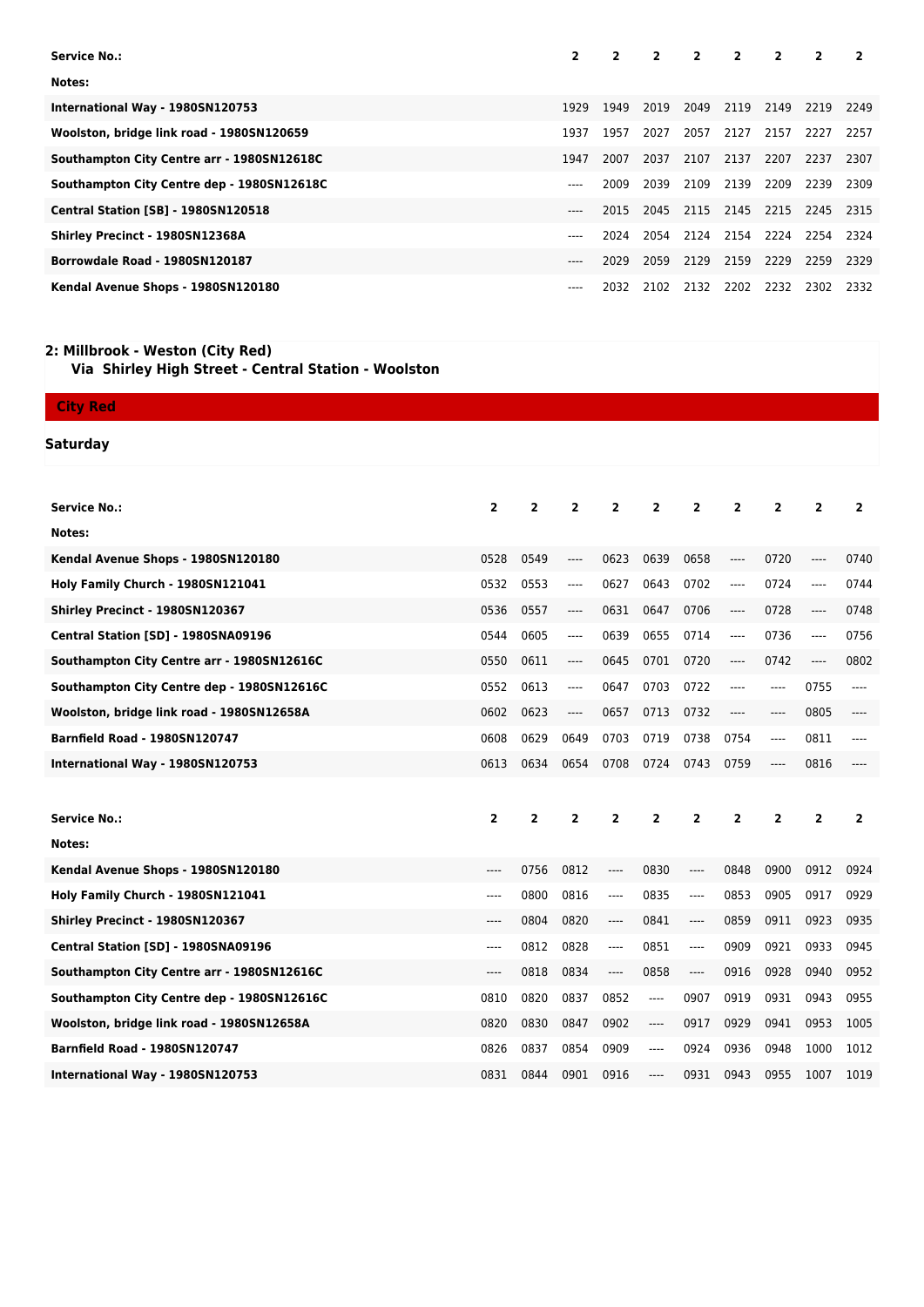| Service No.:                                                      | $\overline{2}$ | $\mathbf{2}$   | $\overline{2}$ | $\overline{2}$ | 2                                                                                                                                                                                                 | $\overline{2}$          | 2                       | 2                             | 2                 | $\mathbf{2}$   |
|-------------------------------------------------------------------|----------------|----------------|----------------|----------------|---------------------------------------------------------------------------------------------------------------------------------------------------------------------------------------------------|-------------------------|-------------------------|-------------------------------|-------------------|----------------|
| Notes:                                                            |                |                |                |                |                                                                                                                                                                                                   |                         |                         |                               |                   |                |
| Kendal Avenue Shops - 1980SN120180                                | 0936           | 0948           | 1000           | 1012           | 1024                                                                                                                                                                                              | 1036                    | 1048                    | 1100                          | 1112              | 1124           |
| Holy Family Church - 1980SN121041                                 | 0941           | 0953           | 1005           | 1017           | 1029                                                                                                                                                                                              | 1041                    | 1053                    | 1105                          | 1117              | 1129           |
| Shirley Precinct - 1980SN120367                                   | 0947           | 0959           | 1011           | 1023           | 1035                                                                                                                                                                                              | 1047                    | 1059                    | 1111                          | 1123              | 1135           |
| Central Station [SD] - 1980SNA09196                               | 0957           | 1009           | 1021           | 1033           | 1045                                                                                                                                                                                              | 1057                    | 1109                    | 1121                          | 1133              | 1145           |
| Southampton City Centre arr - 1980SN12616C                        | 1004           | 1016           | 1028           | 1040           | 1052                                                                                                                                                                                              | 1104                    | 1116                    | 1128                          | 1140              | 1152           |
| Southampton City Centre dep - 1980SN12616C                        | 1007           | 1019           | 1031           | 1043           | 1055                                                                                                                                                                                              | 1107                    | 1119                    | 1131                          | 1143              | 1155           |
| Woolston, bridge link road - 1980SN12658A                         | 1017           | 1029           | 1041           | 1053           | 1105                                                                                                                                                                                              | 1117                    | 1129                    | 1141                          | 1153              | 1205           |
| <b>Barnfield Road - 1980SN120747</b>                              | 1024           | 1036           | 1048           | 1100           | 1112                                                                                                                                                                                              | 1124                    | 1136                    | 1148                          | 1200              | 1212           |
| International Way - 1980SN120753                                  | 1031           | 1043           | 1055           | 1107           | 1119                                                                                                                                                                                              | 1131                    | 1143                    | 1155                          | 1207              | 1219           |
|                                                                   |                |                |                |                |                                                                                                                                                                                                   |                         |                         |                               |                   |                |
| <b>Service No.:</b>                                               | $\mathbf{2}$   | $\overline{2}$ | $\overline{2}$ | $\overline{2}$ | 2                                                                                                                                                                                                 | $\overline{\mathbf{2}}$ | $\overline{\mathbf{2}}$ | $\overline{2}$                | $\overline{2}$    | $\overline{2}$ |
| Notes:                                                            |                |                |                |                |                                                                                                                                                                                                   |                         |                         |                               |                   |                |
| Kendal Avenue Shops - 1980SN120180                                | 1136           | 1148           | 1200           | 1212           | 1224                                                                                                                                                                                              | 1236                    | 1248                    | 1300                          | 1312              | 1324           |
| Holy Family Church - 1980SN121041                                 | 1141           | 1153           | 1205           | 1217           | 1229                                                                                                                                                                                              | 1241                    | 1253                    | 1305                          | 1317              | 1329           |
| Shirley Precinct - 1980SN120367                                   | 1147           | 1159           | 1211           | 1223           | 1235                                                                                                                                                                                              | 1247                    | 1259                    | 1311                          | 1323              | 1335           |
| Central Station [SD] - 1980SNA09196                               | 1157           | 1209           | 1221           | 1233           | 1245                                                                                                                                                                                              | 1257                    | 1309                    | 1321                          | 1333              | 1345           |
| Southampton City Centre arr - 1980SN12616C                        | 1204           | 1216           | 1228           | 1240           | 1252                                                                                                                                                                                              | 1304                    | 1316                    | 1328                          | 1340              | 1352           |
| Southampton City Centre dep - 1980SN12616C                        | 1207           | 1219           | 1231           | 1243           | 1255                                                                                                                                                                                              | 1307                    | 1319                    | 1331                          | 1343              | 1355           |
| Woolston, bridge link road - 1980SN12658A                         | 1217           | 1229           | 1241           | 1253           | 1305                                                                                                                                                                                              | 1317                    | 1329                    | 1341                          | 1353              | 1405           |
| <b>Barnfield Road - 1980SN120747</b>                              | 1224           | 1236           | 1248           | 1300           | 1312                                                                                                                                                                                              | 1324                    | 1336                    | 1348                          | 1400              | 1412           |
| International Way - 1980SN120753                                  | 1231           | 1243           | 1255           | 1307           | 1319                                                                                                                                                                                              | 1331                    | 1343                    | 1355                          | 1407              | 1419           |
|                                                                   |                |                |                |                |                                                                                                                                                                                                   |                         |                         |                               |                   |                |
|                                                                   |                |                |                |                |                                                                                                                                                                                                   |                         |                         |                               |                   |                |
| <b>Service No.:</b>                                               | 2              | 2              | 2              | 2              | 2                                                                                                                                                                                                 | 2                       | 2                       | 2                             | $\overline{2}$    | 2              |
| Notes:                                                            |                |                |                |                |                                                                                                                                                                                                   |                         |                         |                               |                   |                |
| Kendal Avenue Shops - 1980SN120180                                | 1336           | 1348           | 1400           | 1412           | 1424                                                                                                                                                                                              | 1436                    | 1448                    | 1500                          | 1512              | 1524           |
| Holy Family Church - 1980SN121041                                 | 1341           | 1353           | 1405           | 1417           | 1429                                                                                                                                                                                              | 1441                    | 1453                    | 1505                          | 1517              | 1529           |
| Shirley Precinct - 1980SN120367                                   | 1347           | 1359           | 1411           | 1423           | 1435                                                                                                                                                                                              | 1447                    | 1459                    | 1511                          | 1523              | 1535           |
| Central Station [SD] - 1980SNA09196                               | 1357           | 1409           | 1421           | 1433           | 1445                                                                                                                                                                                              | 1457                    | 1509                    | 1521                          | 1533              | 1545           |
| Southampton City Centre arr - 1980SN12616C                        | 1404           | 1416           | 1428           | 1440           | 1452                                                                                                                                                                                              | 1504                    | 1516                    | 1528                          | 1540              | 1552           |
| Southampton City Centre dep - 1980SN12616C                        | 1407           | 1419           | 1431           | 1443           | 1455                                                                                                                                                                                              | 1507                    | 1519                    | 1531                          | 1543              | 1555           |
| Woolston, bridge link road - 1980SN12658A                         | 1417           | 1429           | 1441           | 1453           | 1505                                                                                                                                                                                              | 1517                    | 1529                    | 1541                          | 1553              | 1605           |
| <b>Barnfield Road - 1980SN120747</b>                              | 1424           | 1436           | 1448           | 1500           | 1512                                                                                                                                                                                              | 1524                    | 1536                    | 1548                          | 1600              | 1612           |
| International Way - 1980SN120753                                  | 1431           | 1443           | 1455           | 1507           | 1519                                                                                                                                                                                              | 1531                    | 1543                    | 1555                          | 1607              | 1619           |
|                                                                   |                |                |                |                |                                                                                                                                                                                                   |                         |                         |                               |                   |                |
| <b>Service No.:</b>                                               | $\mathbf{2}$   | $\mathbf{2}$   | $\mathbf{2}$   | 2              | 2                                                                                                                                                                                                 | $\overline{\mathbf{2}}$ | $\overline{\mathbf{2}}$ | $\mathbf{2}$                  | $\overline{2}$    | $\mathbf{2}$   |
| Notes:                                                            |                |                |                |                |                                                                                                                                                                                                   |                         |                         |                               |                   |                |
| Kendal Avenue Shops - 1980SN120180                                | 1536           | 1548           | 1600           | 1612           | 1624                                                                                                                                                                                              | ----                    | 1636                    | $\hspace{1.5cm} \textbf{---}$ | 1648              | 1700           |
| Holy Family Church - 1980SN121041                                 | 1541           | 1553           | 1605           | 1617           | 1629                                                                                                                                                                                              | ----                    | 1641                    | ----                          | 1653              | 1705           |
| Shirley Precinct - 1980SN120367                                   | 1547           | 1559           | 1611           | 1623           | 1635                                                                                                                                                                                              | ----                    | 1647                    | ----                          | 1659              | 1711           |
| Central Station [SD] - 1980SNA09196                               | 1557           | 1609           | 1621           | 1633           | 1645                                                                                                                                                                                              | ----                    | 1657                    | ----                          | 1709              | 1721           |
| Southampton City Centre arr - 1980SN12616C                        | 1604           | 1616           | 1628           | 1640           | 1652                                                                                                                                                                                              | ----                    | 1704                    | ----                          | 1716              | 1728           |
| Southampton City Centre dep - 1980SN12616C                        | 1607           | 1619           | 1631           | 1643           | $---$                                                                                                                                                                                             | 1658                    | ----                    | 1709                          | 1719              | 1731           |
| Woolston, bridge link road - 1980SN12658A                         | 1617           | 1629           | 1641           | 1653           | ----                                                                                                                                                                                              | 1708                    | ----                    | 1719                          | 1729              | 1741           |
| Barnfield Road - 1980SN120747<br>International Way - 1980SN120753 | 1624<br>1631   | 1636<br>1643   | 1648<br>1655   | 1700<br>1707   | $\hspace{0.02in} \hspace{0.02in} \hspace{0.02in} \hspace{0.02in} \hspace{0.02in} \hspace{0.02in} \hspace{0.02in} \hspace{0.02in} \hspace{0.02in} \hspace{0.02in} \hspace{0.02in} \hspace{0.02in}$ | 1715<br>1722            | ----                    | 1726<br>1733                  | 1736<br>1743 1755 | 1748           |